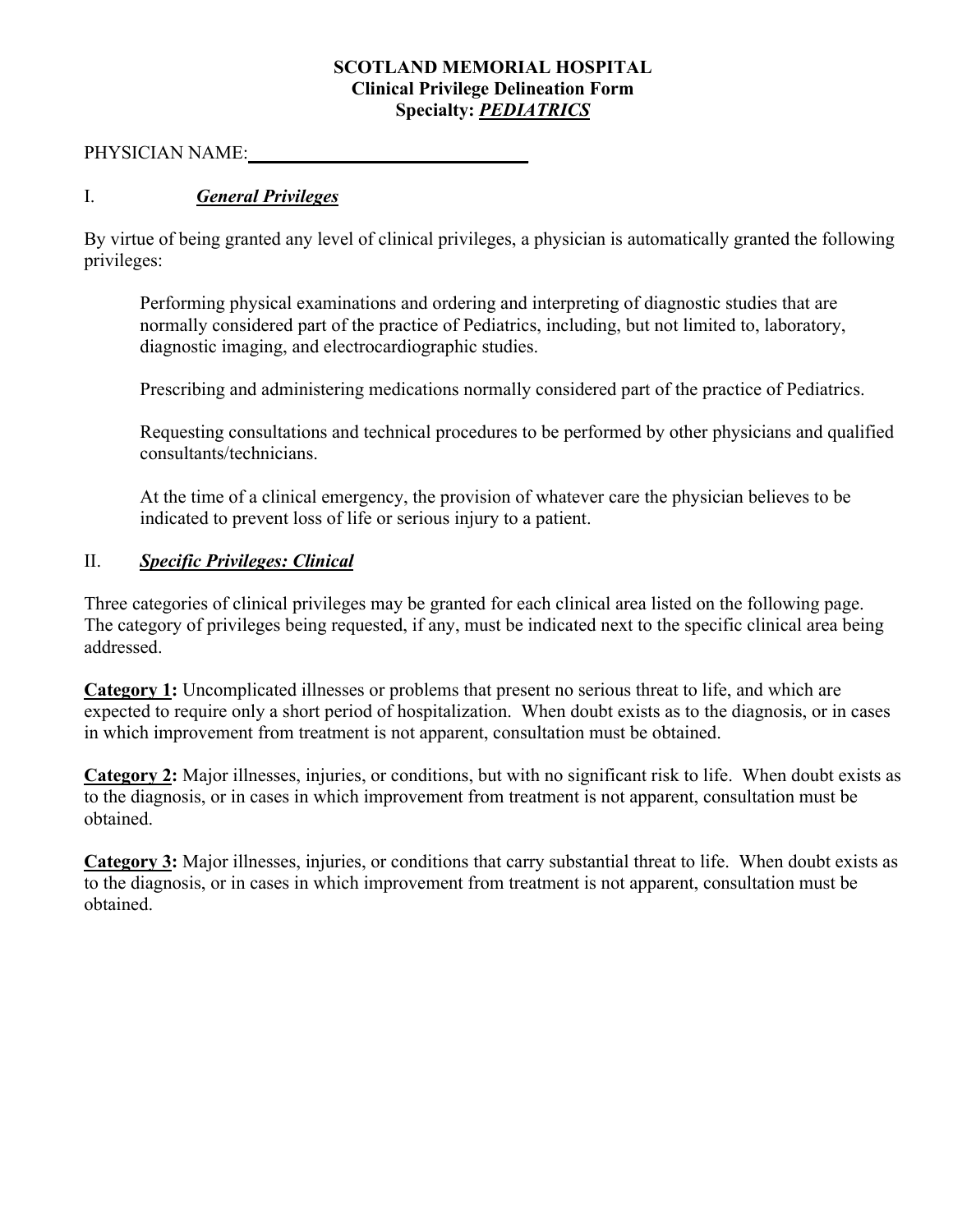*GENERAL MEDICAL PRIVILEGES:* In the area marked "Level of Privileges Requested" **circle** the number indicating the level of privileges that you wish to be granted in each of the areas listed. **"LEVELS NOTED IN RED"**

| Area                             | Level of<br><b>Privileges</b> |                |   | <b>Requested Approved</b> | <b>Not</b><br>Approved/<br><b>Approved</b><br>with<br><b>Restrictions</b> | Area                                   | Level of<br><b>Privileges</b><br><b>Requested</b> |                |                         | Approved | <b>Not</b><br>approved/<br><b>Approved</b><br>with<br><b>Restrictions</b> |
|----------------------------------|-------------------------------|----------------|---|---------------------------|---------------------------------------------------------------------------|----------------------------------------|---------------------------------------------------|----------------|-------------------------|----------|---------------------------------------------------------------------------|
| Allergy                          |                               | 2              | 3 |                           |                                                                           | Genitourinary<br><b>Diseases</b>       |                                                   | $\overline{2}$ | $\overline{3}$          |          |                                                                           |
| Cardiac Diseases                 |                               | 2              | 3 |                           |                                                                           | Musculoskeletal<br><b>Diseases</b>     |                                                   | $\mathbf{2}$   | $\overline{3}$          |          |                                                                           |
| <b>Collagen Diseases</b>         |                               | $\mathfrak{D}$ | 3 |                           |                                                                           | Neurologic Diseases                    |                                                   | $\overline{2}$ | 3                       |          |                                                                           |
| Hematological<br><b>Diseases</b> |                               | 2              | 3 |                           |                                                                           | <b>Pulmonary Diseases</b>              |                                                   | $\mathcal{L}$  | 3                       |          |                                                                           |
| Hepatic Diseases                 |                               | $\mathfrak{D}$ | 3 |                           |                                                                           | <b>Renal Diseases</b>                  |                                                   | $\mathbf{2}$   | $\overline{\mathbf{3}}$ |          |                                                                           |
| Gastrointestinal<br>Diseases     |                               | $\mathcal{L}$  | 3 |                           |                                                                           | Metabolic/Endocrine<br><b>Diseases</b> |                                                   | $\mathfrak{D}$ | 3                       |          |                                                                           |

### *NURSERY PRIVILEGES*

|                                                                                               |           |          | Not Approved/<br><b>Approved with</b> |
|-----------------------------------------------------------------------------------------------|-----------|----------|---------------------------------------|
| Privilege                                                                                     | Requested | Approved | <b>Restrictions</b>                   |
| Attend High-Risk Deliveries                                                                   |           |          |                                       |
| <b>Attend Cesarean Section Deliveries</b>                                                     |           |          |                                       |
| Normal Care of Newborn Infants (birthweight $> 2,000$ grams)                                  |           |          |                                       |
| Care of Newborn Infants (birthweight $\geq 2,000$ grams) with Complications                   |           |          |                                       |
| Care of Pre-Term or Low Birth Weight Infants without Potentially Life-<br>Threatening Illness |           |          |                                       |
| Care of Pre-Term or Low Birth Weight Infants with Potentially Life-<br>Threatening Illness    |           |          |                                       |

#### *SURGICAL PROCEDURES*

| Procedure          | <b>Requested</b> | Approved | <b>Not</b><br>Approved/<br>Approved<br>with<br><b>Restrictions</b> | Procedure       | <b>Requested</b> | <b>Approved</b> | <b>Not</b><br>Approved/<br><b>Approved</b><br>with<br><b>Restrictions</b> |
|--------------------|------------------|----------|--------------------------------------------------------------------|-----------------|------------------|-----------------|---------------------------------------------------------------------------|
| Local Anesthesia   |                  |          |                                                                    | Bladder         |                  |                 |                                                                           |
|                    |                  |          |                                                                    | Catheterization |                  |                 |                                                                           |
| Digital Blocks     |                  |          |                                                                    | CVP Line        |                  |                 |                                                                           |
|                    |                  |          |                                                                    | Placement       |                  |                 |                                                                           |
| I&D of Abscess     |                  |          |                                                                    | Periph Arterial |                  |                 |                                                                           |
|                    |                  |          |                                                                    | Cutdown         |                  |                 |                                                                           |
| Circumcision       |                  |          |                                                                    | Periph Venous   |                  |                 |                                                                           |
|                    |                  |          |                                                                    | Cutdown         |                  |                 |                                                                           |
| Meatotomy          |                  |          |                                                                    | Periph Arterial |                  |                 |                                                                           |
|                    |                  |          |                                                                    | Puncture        |                  |                 |                                                                           |
| Spinal Tap         |                  |          |                                                                    | Periph Venous   |                  |                 |                                                                           |
|                    |                  |          |                                                                    | Puncture        |                  |                 |                                                                           |
| Subdural Tap       |                  |          |                                                                    | Intubation      |                  |                 |                                                                           |
| Thoracentesis      |                  |          |                                                                    | Myringotomy     |                  |                 |                                                                           |
| Paracentesis       |                  |          |                                                                    | Exchange        |                  |                 |                                                                           |
|                    |                  |          |                                                                    | Transfusion     |                  |                 |                                                                           |
| Pericardiocentesis |                  |          |                                                                    | Umbilical       |                  |                 |                                                                           |
|                    |                  |          |                                                                    | Catheterization |                  |                 |                                                                           |